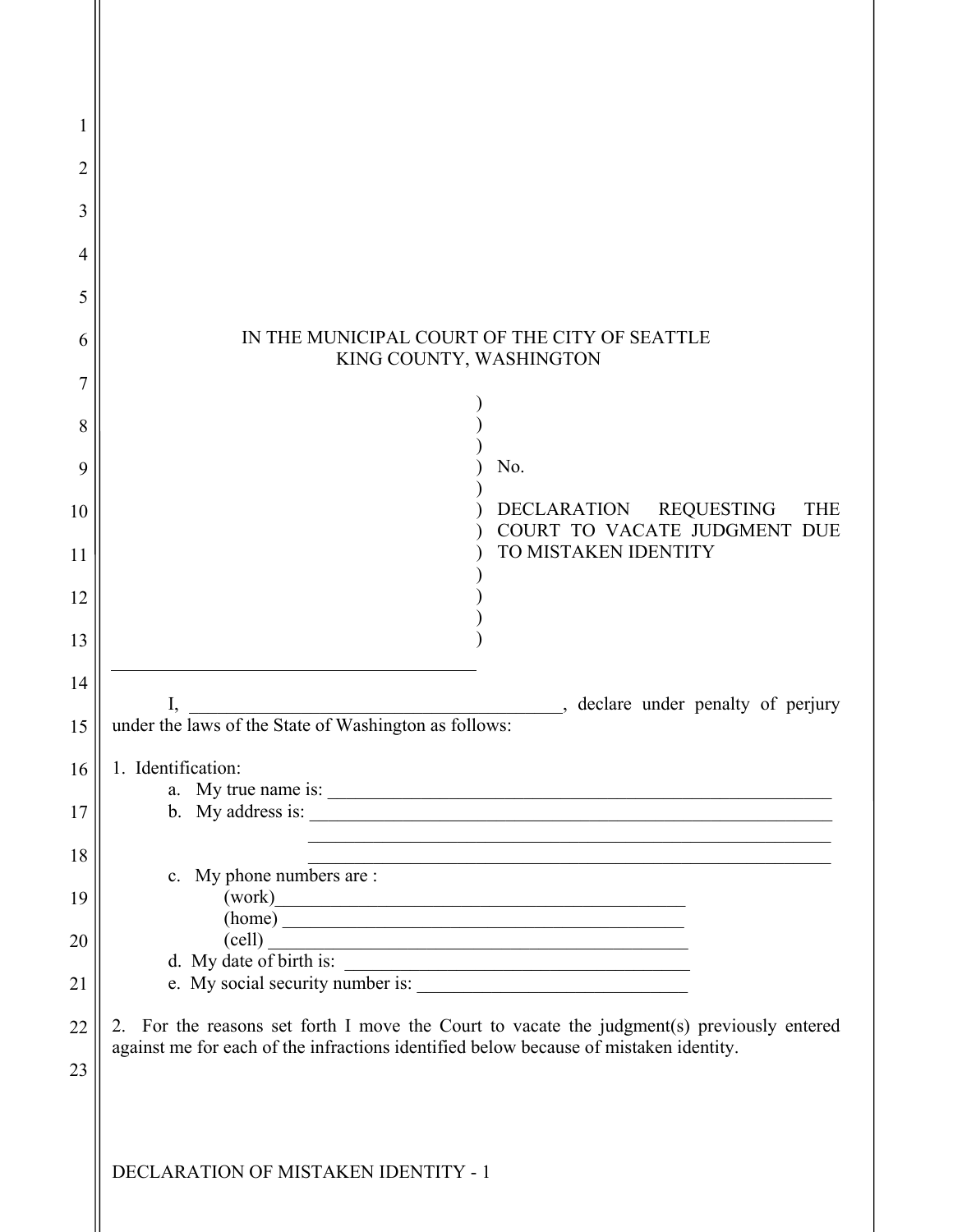| Infraction #             | Charge                                                                                                                                                                                             | <b>Violation Date</b>                                                                                                                                                                         | Judgment Date |
|--------------------------|----------------------------------------------------------------------------------------------------------------------------------------------------------------------------------------------------|-----------------------------------------------------------------------------------------------------------------------------------------------------------------------------------------------|---------------|
|                          |                                                                                                                                                                                                    |                                                                                                                                                                                               |               |
|                          | <u> 1989 - Johann Barbara, markazar margolar (h. 1989).</u>                                                                                                                                        |                                                                                                                                                                                               |               |
|                          |                                                                                                                                                                                                    |                                                                                                                                                                                               |               |
|                          | <u> 1989 - Johann John Harry Harry Harry Harry Harry Harry Harry Harry Harry Harry Harry Harry Harry Harry Harry</u>                                                                               |                                                                                                                                                                                               |               |
|                          |                                                                                                                                                                                                    | 4. I make this claim based upon the following information: (Describe below all reasons why<br>you claim that you were not the person identified by the citing officer as having committed the |               |
|                          |                                                                                                                                                                                                    | infraction(s) listed above, including the name, address and relationship to you of the person you                                                                                             |               |
| believe used your name.) | <u> 1989 - Johann John Stoff, deutscher Stoffen und der Stoffen und der Stoffen und der Stoffen und der Stoffen</u>                                                                                |                                                                                                                                                                                               |               |
|                          |                                                                                                                                                                                                    |                                                                                                                                                                                               |               |
|                          |                                                                                                                                                                                                    |                                                                                                                                                                                               |               |
|                          |                                                                                                                                                                                                    |                                                                                                                                                                                               |               |
|                          | <u> 1980 - Jan Barbara, martin da basar da basar da basar da basar da basar da basar da basar da basar da basar</u>                                                                                |                                                                                                                                                                                               |               |
|                          | the control of the control of the control of the control of the control of<br><u> 1989 - Johann Stein, marwolaethau a bhann an t-Amhair ann an t-Amhair an t-Amhair an t-Amhair an t-Amhair an</u> |                                                                                                                                                                                               |               |
|                          |                                                                                                                                                                                                    |                                                                                                                                                                                               |               |
|                          |                                                                                                                                                                                                    |                                                                                                                                                                                               |               |
|                          |                                                                                                                                                                                                    |                                                                                                                                                                                               |               |
|                          |                                                                                                                                                                                                    |                                                                                                                                                                                               |               |
|                          |                                                                                                                                                                                                    |                                                                                                                                                                                               |               |
|                          |                                                                                                                                                                                                    |                                                                                                                                                                                               |               |
|                          |                                                                                                                                                                                                    |                                                                                                                                                                                               |               |
|                          |                                                                                                                                                                                                    |                                                                                                                                                                                               |               |
|                          |                                                                                                                                                                                                    |                                                                                                                                                                                               |               |
|                          |                                                                                                                                                                                                    |                                                                                                                                                                                               |               |
|                          |                                                                                                                                                                                                    |                                                                                                                                                                                               |               |
|                          |                                                                                                                                                                                                    |                                                                                                                                                                                               |               |

DECLARATION OF MISTAKEN IDENTITY - 2